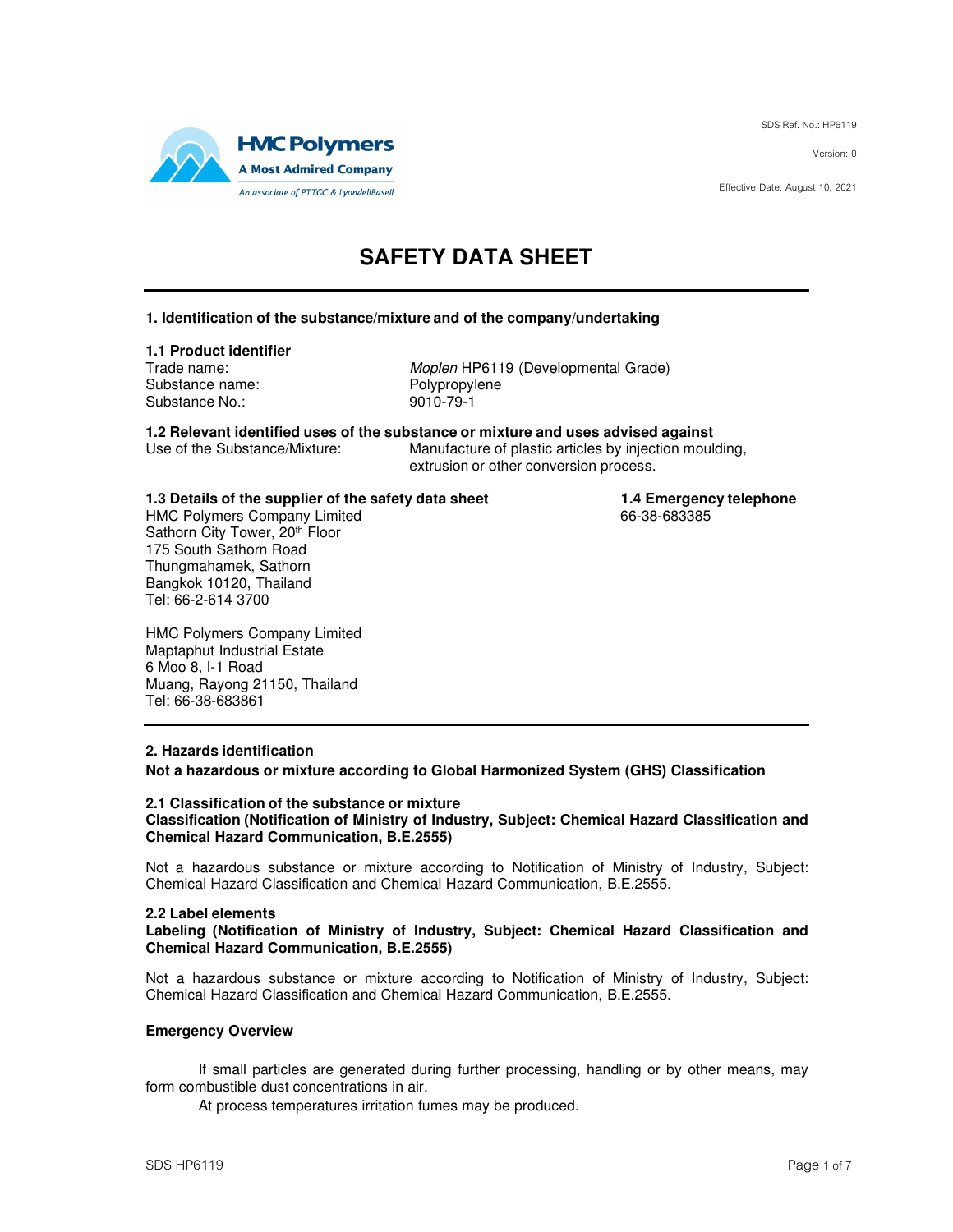Molten polymer may cause thermal burns. Slipping hazard if spilled on hard smooth walking surface. The material can accumulate static charges which could be a source of ignition.

## **Physical-chemical, Health, Environmental Hazard Description**

## **Health hazards**

|             | Mechanical irritation is possible.                                                                                                                                                                                                                                                                                            |
|-------------|-------------------------------------------------------------------------------------------------------------------------------------------------------------------------------------------------------------------------------------------------------------------------------------------------------------------------------|
| Ingestion:  | Ingestion not a likely route of exposure                                                                                                                                                                                                                                                                                      |
| Inhalation: | Inhalation of process fumes and vapors may cause soreness in the<br>nose and throat and coughing. "Nuisance dust" such as polymer dust<br>typically exhibit no significant health effect when they are reasonably<br>controlled. Exposure to high concentrations of dust may cause slight<br>irritation by mechanical action. |
| Skin:       | Molten polymer may cause thermal burns.                                                                                                                                                                                                                                                                                       |

## **Other hazards**

No additional information available.

| 3. Composition/information on ingredients |           |          |
|-------------------------------------------|-----------|----------|
| Chemical name                             | CAS-No.   | Weight % |
| Polypropylene                             | 9010-79-1 | 95       |

Contains: Stabilizers

| 4. First aid measures<br>General advice: | Take proper precautions to ensure your own health and<br>safety before attempting rescue and providing first aid.                                                                                                                                                                             |
|------------------------------------------|-----------------------------------------------------------------------------------------------------------------------------------------------------------------------------------------------------------------------------------------------------------------------------------------------|
| If inhaled:                              | Remove person to fresh air. If signs/symptoms continue,<br>get medical attention. Keep person warm, if necessary give<br>Cardio-Pulmonary Resuscitation (CPR)                                                                                                                                 |
| In case of skin contact:                 | If molten material contacts the skin, immediately flush with<br>large amounts of water to cool the affected tissue and<br>polymer.<br>Do not attempt to peel polymer from skin as this will remove<br>the skin. Obtain immediate emergency medical attention if<br>burn is deep or extensive. |
| In case of eye contact:                  | Flush eyes thoroughly with water for several minutes and<br>seek medical attention if discomfort persists.<br>In case of eye contact with molten polymer:<br>Continuously flush eye(s) with cool running water for at least<br>15 minutes.                                                    |
| If swallowed:                            | Adverse health effects due to ingestion are not anticipated.                                                                                                                                                                                                                                  |
| Notes to physician<br>Symptoms:          | Inhalation of process fumes and vapors may cause soreness<br>in the nose and throat and coughing.                                                                                                                                                                                             |
| Hazards:                                 | Dust contact with the eyes can lead to mechanical irritation.                                                                                                                                                                                                                                 |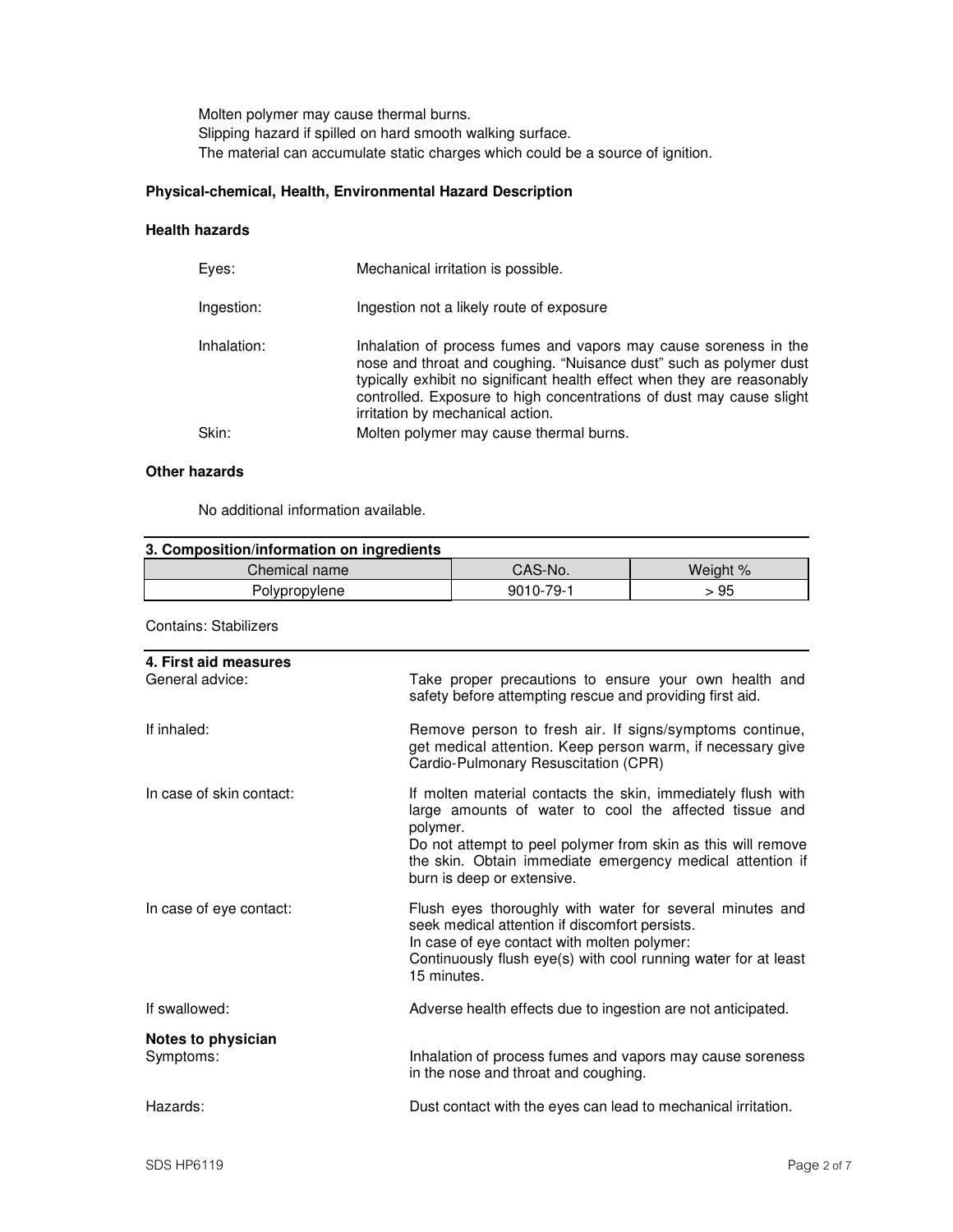Molten polymer may cause thermal burns.

| 5. Fire-fighting measures<br>Suitable extinguishing media: | SMALL FIRE, Use dry chemical, CO2, or water spray.<br>LARG FIRES, Use water spray hose nozzles from a safe<br>location.                                                                                                                                                                                                                              |
|------------------------------------------------------------|------------------------------------------------------------------------------------------------------------------------------------------------------------------------------------------------------------------------------------------------------------------------------------------------------------------------------------------------------|
| Unsuitable extinguishing media:                            | None known.                                                                                                                                                                                                                                                                                                                                          |
| Special hazards during<br>fire fighting:                   | During a fire, may contain smoke and gas which may be toxic<br>and/or irritating.                                                                                                                                                                                                                                                                    |
| Special protective equipment<br>for fire-fighters:         | Wear approved positive pressure self-contained breathing<br>apparatus and firefighter protective clothing.                                                                                                                                                                                                                                           |
| 6. Accidental release measures<br>Personal precautions:    | Use appropriate safety equipment.<br>Creates dangerous slipping hazard on any hard smooth<br>surface.<br>Avoid generating dust.<br>Equip emergency responders with proper personal protective<br>equipment (PPE).<br>Avoid dispersal of dust in the air (i.e., clearing dust surfaces<br>with compressed air).<br>Potential combustible dust hazard. |
| Environmental precautions:                                 | Do not flush into surface water or sanitary sewer system.                                                                                                                                                                                                                                                                                            |
| Methods for cleaning up:                                   | On land, sweep/shovel into suitable disposal containers or<br>vacuum using equipment which avoids ignition risk.<br>On water, material is insoluble; collect and contain as any<br>solid.<br>All recovered material should be<br>packaged,<br>labeled,<br>transported and disposed.                                                                  |

## **7. Handling and storage**

| <b>Handling</b>          |                                                                                                                                                                                                                                                                                                                                                                          |
|--------------------------|--------------------------------------------------------------------------------------------------------------------------------------------------------------------------------------------------------------------------------------------------------------------------------------------------------------------------------------------------------------------------|
| Advice on safe handling: | Material is in a pellet form.<br>If converted to small particles during further processing,<br>handling, or by other means, may form combustible dust<br>concentrations in air.<br>Avoid dust accumulation in enclosed space.<br>Avoid generating dust; fine dust suspended in air and in the<br>presence of an ignition source is a potential dust explosion<br>hazard. |
|                          | Static discharge (spark), or other ignition sources, in high<br>dust environments may ignite the dust and result in a dust<br>explosion.                                                                                                                                                                                                                                 |
|                          | Electrostatic charge may build during conveying or handling.<br>Equipment handling polymer should be conductive and<br>grounded (earthed) and bonded.                                                                                                                                                                                                                    |
|                          | Metal containers involved in the transfer of this material<br>should be grounded and bonded.                                                                                                                                                                                                                                                                             |
|                          | All electrical equipment should conform to applicable electric<br>codes and regulatory requirements for areas handling<br>combustible dusts.                                                                                                                                                                                                                             |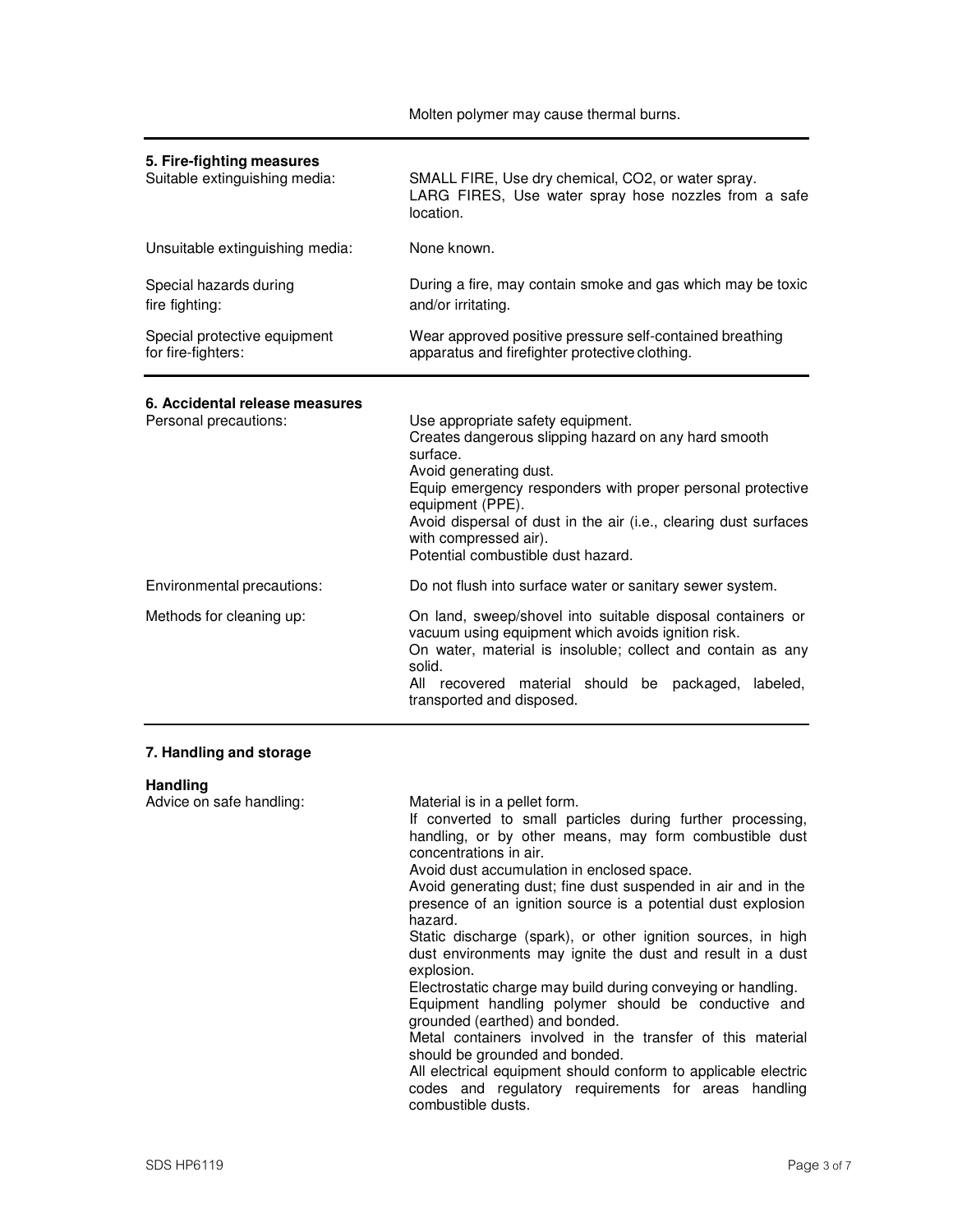|                                                                     | After handling, always wash hands thoroughly with soap and<br>water.<br>When bringing the material to processing temperatures<br>vapors may develop may condense in the exhaust<br>ventilation. See section 10.                                                                                                                                                                                               |
|---------------------------------------------------------------------|---------------------------------------------------------------------------------------------------------------------------------------------------------------------------------------------------------------------------------------------------------------------------------------------------------------------------------------------------------------------------------------------------------------|
| <b>Storage</b><br>Requirements for storage<br>areas and containers: | Store in a dry location.<br>Use good housekeeping practices during storage, transferring<br>and handling. Process enclosures and adequate ventilation<br>should be used to avoid excessive dust accumulation.<br>Store away from excessive heat and away from strong<br>oxidizing agents.<br>Keep container closed to prevent contamination.<br>Take measures to prevent the buildup of electrostatic charge. |

# **8. Exposure controls/personal protection**

| Engineering control:      | Provide adequate room ventilation. Provide adequate<br>ventilation at the extruder to minimize exposure to process<br>during<br>vapors. Eliminate ignition sources<br>repair<br>and<br>maintenance operations.                                                                                                                                                                                                                                                                                                   |
|---------------------------|------------------------------------------------------------------------------------------------------------------------------------------------------------------------------------------------------------------------------------------------------------------------------------------------------------------------------------------------------------------------------------------------------------------------------------------------------------------------------------------------------------------|
| Respiratory protection:   | When workers are facing concentrations above the exposure<br>limit they must use appropriate certified respirators.<br>Use appropriate respiratory protection where atmosphere<br>exceeds recommended limits.<br>Where workers could be exposed to dust concentrations<br>above the exposure limit they must use appropriate certified<br>respirators.                                                                                                                                                           |
| Hand protection:          | Wear gloves that provide thermal protection where there is a<br>potential for contact with heated material.                                                                                                                                                                                                                                                                                                                                                                                                      |
| Eye protection:           | Dust service goggles should be worn to prevent mechanical<br>injury or other irritation to eyes due to airborne particles<br>which may result from handling this product.                                                                                                                                                                                                                                                                                                                                        |
| Skin and body protection: | Wear suitable protective clothing.                                                                                                                                                                                                                                                                                                                                                                                                                                                                               |
| Hygiene measures:         | Selection of appropriate personal protective equipment<br>should be based on an evaluation of the performance<br>characteristics of the protective equipment relative to the<br>task(s) to be performed, conditions present, duration of use,<br>and the hazards and/or potential hazards that may be<br>encountered during use.<br>Use good personal hygiene practices.<br>Wash hands before eating, drinking, smoking, or using toilet<br>facilities.<br>Take off contaminated clothing and wash before reuse. |

# **9. Physical and chemical properties**

| Appearance<br>Physical state: | <b>Pellets</b>       |
|-------------------------------|----------------------|
| Color:                        | Translucent to white |
| Odor:                         | Slightly waxy odor   |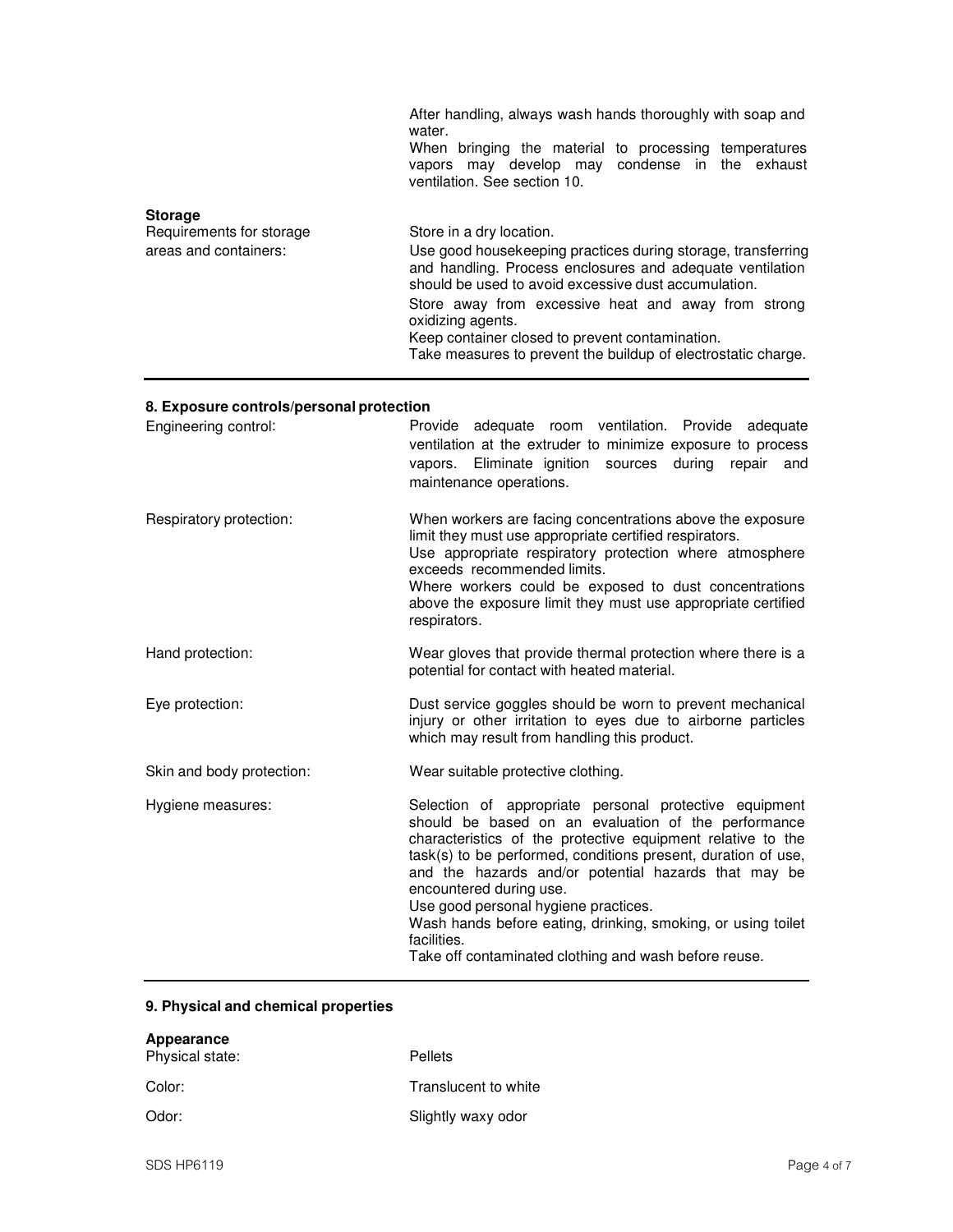| Safety data<br>Melting point:                        | >120°C (248°F)                                                                                                                           |
|------------------------------------------------------|------------------------------------------------------------------------------------------------------------------------------------------|
| Lower explosion limit:                               | The minimum explosive concentration (MEC) for polymer<br>dust varies according to particle size distribution.                            |
| Upper explosion limit:                               | Not applicable.                                                                                                                          |
| Flammability (solid, gas):                           | Polymer will burn but does not easily ignite.                                                                                            |
| Oxidizing properties:                                | Not considered an oxidizing agent.                                                                                                       |
| Autoignition temperature:                            | $>300$ °C                                                                                                                                |
| pH:                                                  | Not applicable.                                                                                                                          |
| Water solubility:                                    | Insoluble.                                                                                                                               |
| Specific gravity:                                    | 0.88 To 0.92                                                                                                                             |
| 10. Stability and reactivity<br>Conditions to avoid: | Avoid contact with strong oxidizers, excessive heat, sparks<br>or open flame.                                                            |
| Materials to avoid:                                  | Material may be softened by some hydrocarbons.                                                                                           |
| Hazardous decomposition products:                    | Not expected to decompose under normal conditions.                                                                                       |
| Thermal decomposition:                               | Carbon monoxide, olefinic and paraffinic compounds, trace<br>amounts of organic acids, ketones, aldehydes and alcohols<br>may be formed. |
| Hazardous reactions:                                 | Will not occur.                                                                                                                          |
| 11. Toxicological information                        |                                                                                                                                          |
| <b>Acute toxicity</b>                                |                                                                                                                                          |
| Acute oral toxicity:                                 | Not classified                                                                                                                           |
| Acute inhalation toxicity:                           | Not classified                                                                                                                           |
| Acute dermal toxicity:                               | Not classified                                                                                                                           |

| Skin corrosion/irritation: | Not a skin irritant |
|----------------------------|---------------------|
|                            |                     |

| Serious eye damage/eye irritation: | Not an eye irritant. Mechanical irritation is possible |
|------------------------------------|--------------------------------------------------------|
|------------------------------------|--------------------------------------------------------|

Not classified

| Respiratory or skin sensitization: |
|------------------------------------|
|------------------------------------|

| <b>Chronic toxicity</b> |                |  |
|-------------------------|----------------|--|
| Carcinogenicity:        | Not classified |  |
| Germ cell mutagenicity: | Not classified |  |
| Teratogenicity:         | Not classified |  |

Toxicity for reproduction: Not classified

**Target Organ Systemic** The substance or mixture is not classified as specific **Toxicant - Single exposure:** target organ toxicant, single exposure.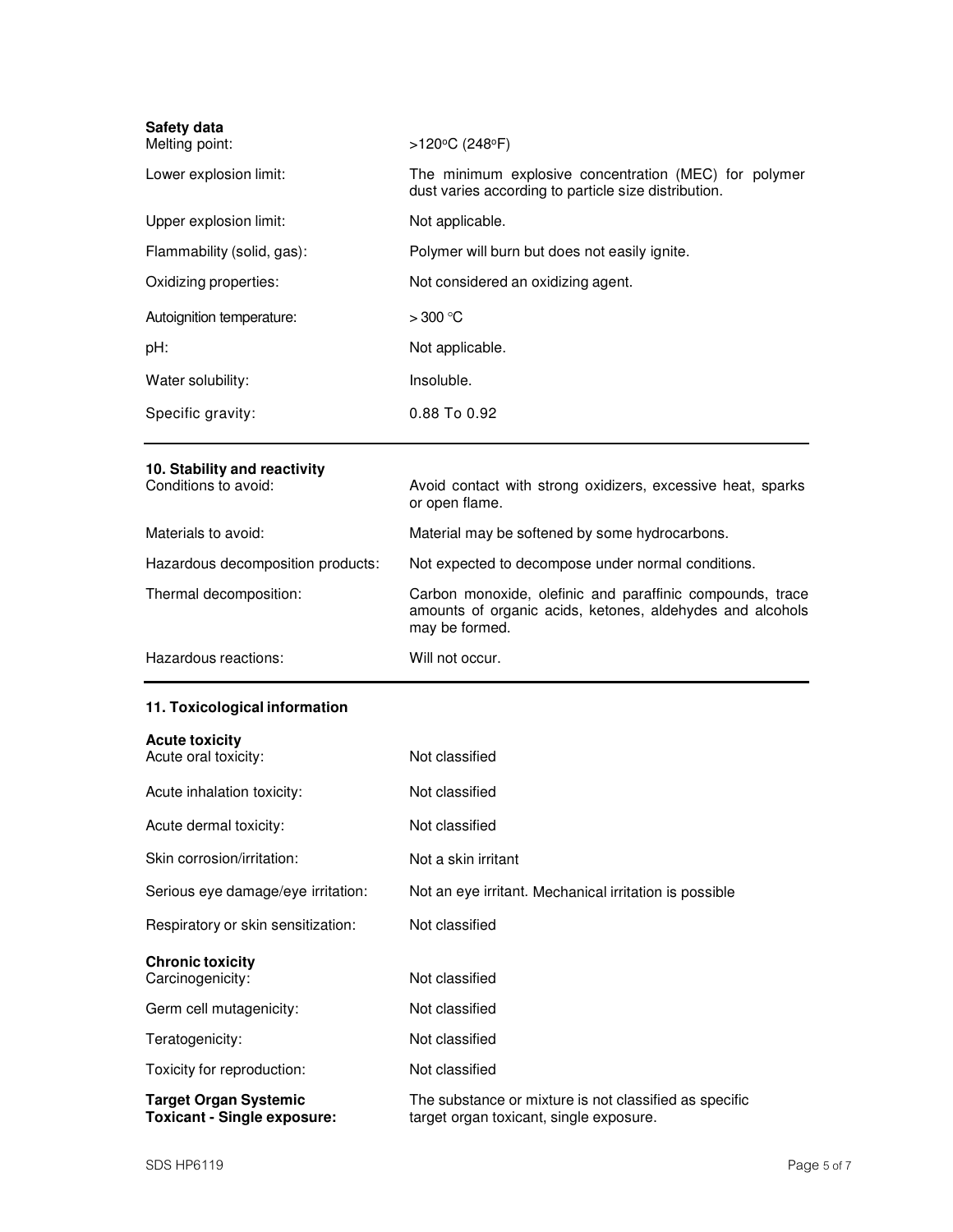| <b>Target Organ Systemic</b><br><b>Toxicant - Repeated exposure:</b> | The substance or mixture is not classified as specific<br>target organ toxicant, repeated exposure.                                                                                                                                                           |
|----------------------------------------------------------------------|---------------------------------------------------------------------------------------------------------------------------------------------------------------------------------------------------------------------------------------------------------------|
| <b>Aspiration hazard:</b>                                            | Not applicable                                                                                                                                                                                                                                                |
| 12. Ecological information<br>Bioaccumulation:                       | This material is not expected to bioaccumulate.                                                                                                                                                                                                               |
| Additional advice<br>Environmental fate and<br>Pathways:             | This material is not volatile and insoluble in water.                                                                                                                                                                                                         |
| Biodegradability:                                                    | Not expected to be biodegradable                                                                                                                                                                                                                              |
| Further information on ecology<br>Acute aquatic toxicity:            | Not classified                                                                                                                                                                                                                                                |
| Chronic aquatic toxicity:                                            | Not classified                                                                                                                                                                                                                                                |
| Results of PBT:                                                      | Not applicable                                                                                                                                                                                                                                                |
| 13. Disposal considerations<br>Product:                              | All recovered material should be packaged, labeled,<br>transported and disposed of or reclaimed in conformance<br>with applicable laws and regulations and in conformance<br>with good engineering practices. Reclaim where possible.<br>Recycle if possible. |

## **14. Transport information**

Not regulated for transport

## **15. Regulatory information**

## **Safety, health and environmental regulations/legislation specific for the substance or mixture**

#### **Thailand: Hazardous Substance Act, B.E. 2535**

This product does not contain substances listed #4 (Prohibitive Substances) in Thai Hazardous Substances Act.

## **16. Other information**

## **Revision**

0. Created safety data sheet